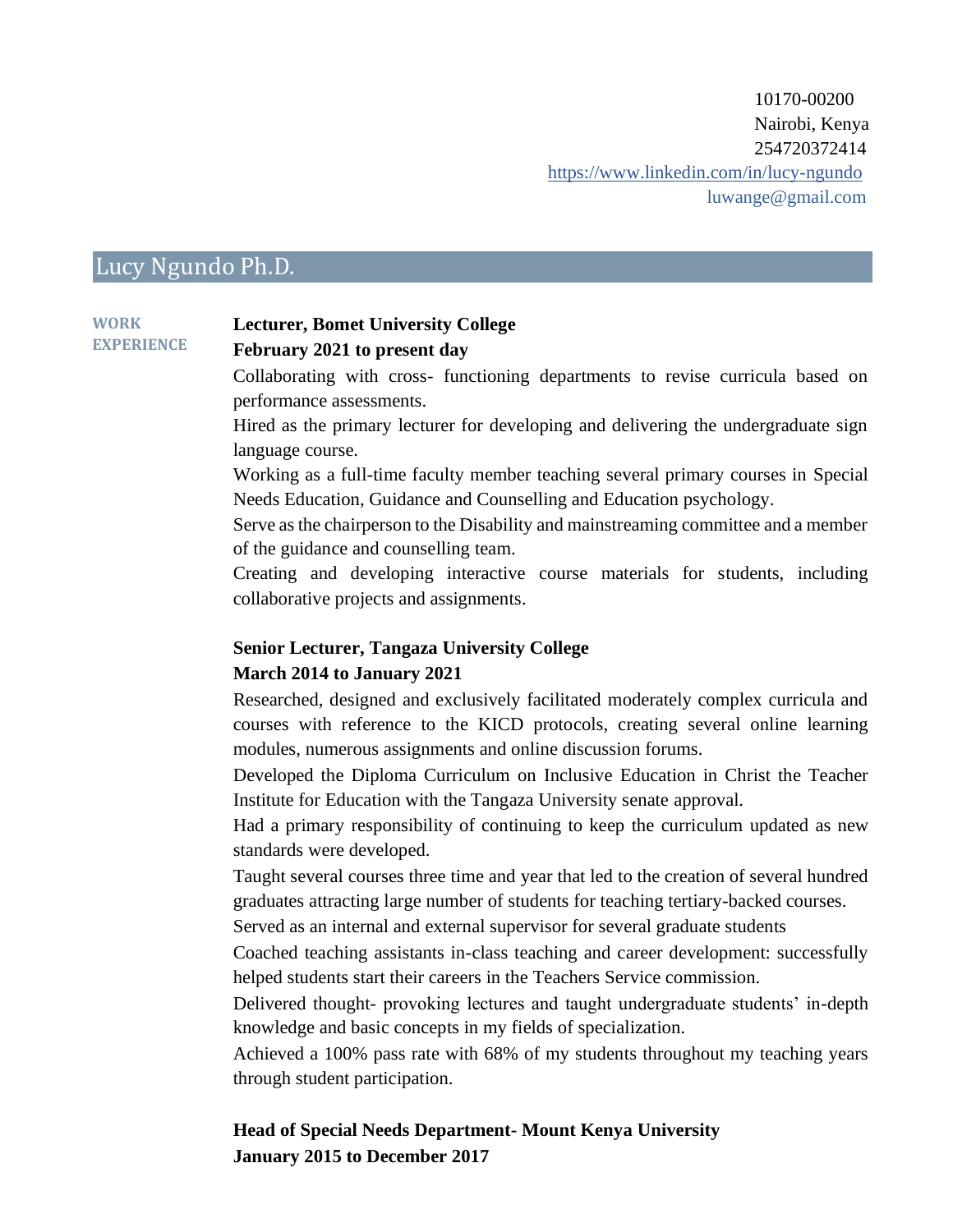Provided operational and strategic management for the school of Education and student recruitment activities with a focus of improving student experience and the retention rate.

Achieved a 40% increase in postgraduate registrations in the year 2016/2017, in a flat national market for Education and psychology master's degrees.

Led to the introduction of job placements and internships for my graduate students in the field of education as part of our postgraduate provision.

Chaired the Curriculum Development Committee (CDC) in the School of Education and chaired regular steering groups and the post graduate committees.

Developed a resource Centre for persons with disabilities in preparation for the Commission for University Education and developed an Individualized Education Program and Transitional Services for learners.

Administered university scholarships per student based on attendance, engagement and student performance.

Spearheaded, reviewed and aligned Bachelor of Education in Special Needs Education Primary and Secondary Education in Line with the Commission for University Education (CUE) Re-evaluation Report.

Developed the Diploma Curriculum for Special Needs Education Primary- teacher education with the Mount Kenya University senate approval.

# **Head of Humanities Department- Gathirimu Girls High School January 2008 to December 2013**

Provided specialized instruction in reading and writing in the sciences and social sciences in inclusion settings and with resources.

Promoted progression to independent learning for girls in secondary schools through effective communication, critical thinking and life skills.

Assisted teachers and faculty in the classroom to provide individual and one-to-one support to students with learning difficulties.

Worked with parents to communicate student progress and studies for further grade progression.

Organized alternative exams and CATS for senior students in preparation for their national examinations and timetabled a large staff invigilation team for the KCSE examinations.

Actively involved and promoted the school ethos through extracurricular activities and counselling days.

#### **EDUCATION Doctor of Philosophy- Kenyatta University**

#### **2007 to 2013**

PhD in Special Needs Education with a specialisation in Emotional and Behavioural Difficulties.

**Master of Education- Kenyatta University 2002 to 2007**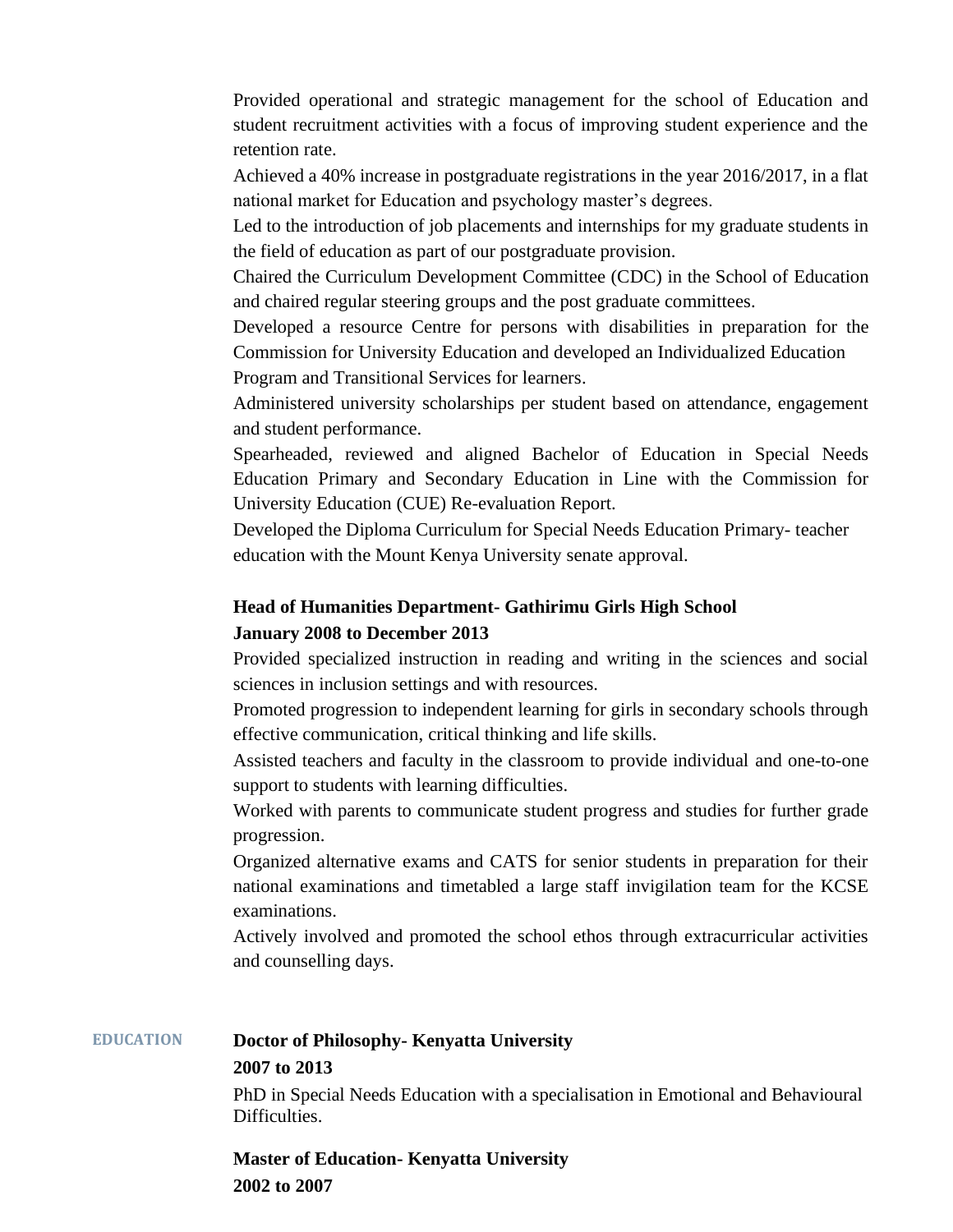Master of Education – ME.d -SNE with a specialisation in Emotional and Behaviour Difficulties.

## **Bachelor of Arts in Education- Moi University 1991 to 1994**

Bachelor of Education Arts , Secondary Education and Teaching.

#### **International Collaborative Teaching Program - Universidad La Salle, A.C. 2019 to 2020**

Certificate in the COIL model for collaborative teaching.

PUBLICATIONS Ngundo, L. W., Dr., & Muraya, C. N. (2015). Learning through Simulations: Effectiveness of Computer Simulations for Supporting Learning Process of Science Subjects in Secondary Schools in Kenya. Africa and the Challenges of Globalization: Opportunities and Prospects. Nairobi, Kenya. Book chapter.

> Ngundo, L.Wangechi, Peter Maina, Anne Muiru(June 2019) Influence of Teacher's Agreeableness Personality on Quality of Teacher-Student Relationship in Learnin In nakuru County, Kenya. Vol. 6 Issue 2.

> Ngundo, L. W., Dr., Karugu, G. K., Prof., Rukangu, S. K., Dr., & Njoroge, M. N., Dr. (2011). The need for pedagogical prepation of teachers. Pedagogical Constraints in the learning of Primary children with Emotional and Behavioral disorders in central province rehabilitation schools, Kenya. (2nd ed., Vol. 1, pp. 69- 77). Nairobi, Kenya: Kenyatta University.

> Ngundo, L. W. (2014). Effects of Armed Ethnic Conflict on Education of Children and the Implication for Peace Education, a Case Study of Nakuru County, Kenya (Doctoral dissertation, Kenyatta University., 2014). Nairobi, Kenya: Kenyatta University.

> Ngundo, L. W., Dr, Njoroge, M. N., Dr., & Manyasa, E., Dr. (n.d.). Effects of Armed Ethnic Conflict on Children in Nakuru County. Journal of Special Needs and Disabilities Studies, 1(2), 28-39.

> Ngundo, L. W., Dr. (2015). Challenges Re-Entry Policy of Pregnant Girls in Secondary Schools in Githunguri, Kenya. Journal of Special Needs and Disabilities Studies, 1(2). Retrieved February 4, 2019.

> Ngundo, L. W., Dr., Rop, N. K., Dr., & Kennedy, M. G. (2016). Effect of Teacher – Student Interactions on Inclusion of Learners with Intellectual Challenges in Regular Public Primary Schools in Manga Sub County, Nyamira County. International Journal of Science and Research., 6(12), 1535-1541.

> Ngundo, L. W & Kungu, S. (2020). Relationship of Time Spent on Mobile Phones Use and the Academic Performance of Pupils In Ngoroko Primary School, Nairobi County Kenya.AJERS Vol 3.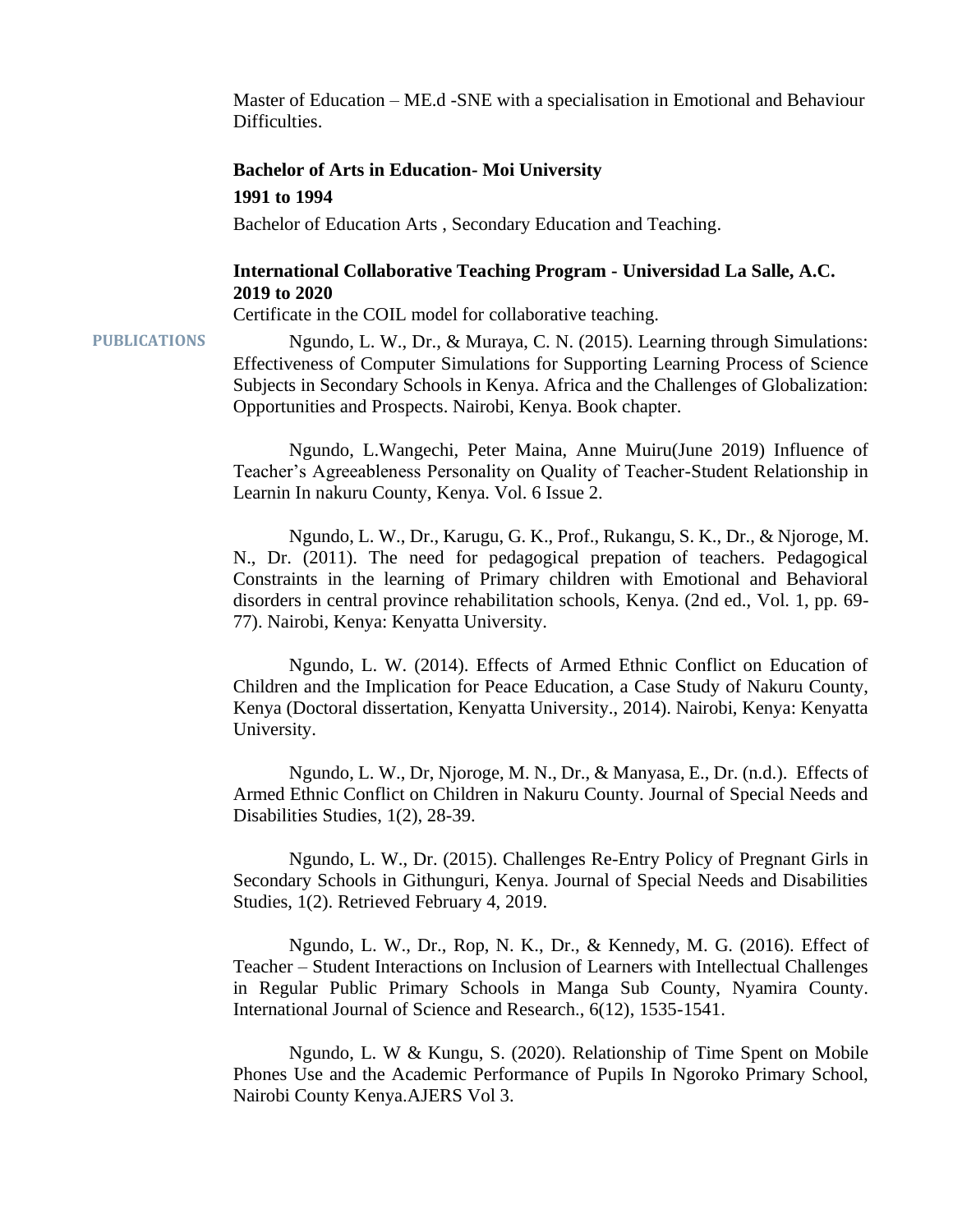**THESIS SUPERVISED**

Karori, J. O. (2015). Assessment of the influence of school dynamics on improving reading among learners with dyslexia in public primary schools in Gucha Sub- County, Kenya (Doctoral dissertation, Mount Kenya University., 2017). Nairobi, Kenya: Mount Kenya University.

Mputhia, C. K. Assessment of the learning Environment Preparedness of Learners with Intellectual Challenges in Special Schools in Nairobi County. (Doctoral dissertation, Mount Kenya University School of Education). Mount Kenya University School of Education. PhD/0210/113/23994.

Gathiru, N. (n.d.). Challenges Facing Implementation of Inclusive Education in Public Primary Schools in Limuru Sub-County Kenya. (Master's thesis, Maasai Mara University). Narok: Maasai Mara University.

Kahuria, G. (n.d.). Factors Affecting Performance of Pupils with Hearing Impairment in Special Schools in Kiambu County Kenya. (Master's thesis, Maasai Mara University). Narok: Maasai Mara University.

Kennedy, G. M. (2012). Determinants of Effective Inclusion of Learners with Intellectual Challenges in Regular Public Primary Schools in Manga Sub County, Nyamira County, Kenya. (Master's thesis, Maasai Mara University, 2012). Nairobi: Maasai Mara University. EMO9/K/S/6011/2012.

Nyaga, J. K. (2014). Evaluation of the Influence of Behavior Support Strategies on Learning of Children with Impulsive Disorder in Primary Schools in Kirinyaga Central Sub-County, Kenya.

Simati, L. M. (n.d.). Evaluation of School Dynamics Affecting Placement of Learners with Physical Disabilities in Regular Public Primary Schools in Kakamega County Kenya. (Master's thesis, Maasai Mara University). Maasai Mara University (School of Education area of SNE).

Master's thesis, Mount Kenya University. Mount Kenya University School of Education. MEDSE/2014/79524.

**CONFERENCES**, **PRESENTATIONS** AND **WORKSHOPS**. Education, a case of Nakuru County. Nairobi, Kenya: Kenyatta University on International Conference of Education. Ngundo, L. W., Dr. (2013). Effects of Ethnic Armed Conflict on Education of Children. Towards Developing a Model of Peace December 2013.

> Faculty development workshop on: Integration of Technology in Learning and Creating Community of Learners on January 26, 2019.

> Member of the committee that organized a conference of AJERS Journal of Education Vol.1 2019.

> Faculty Development Workshop for Personal Academic profile at Tangaza University College on September 9 2017.